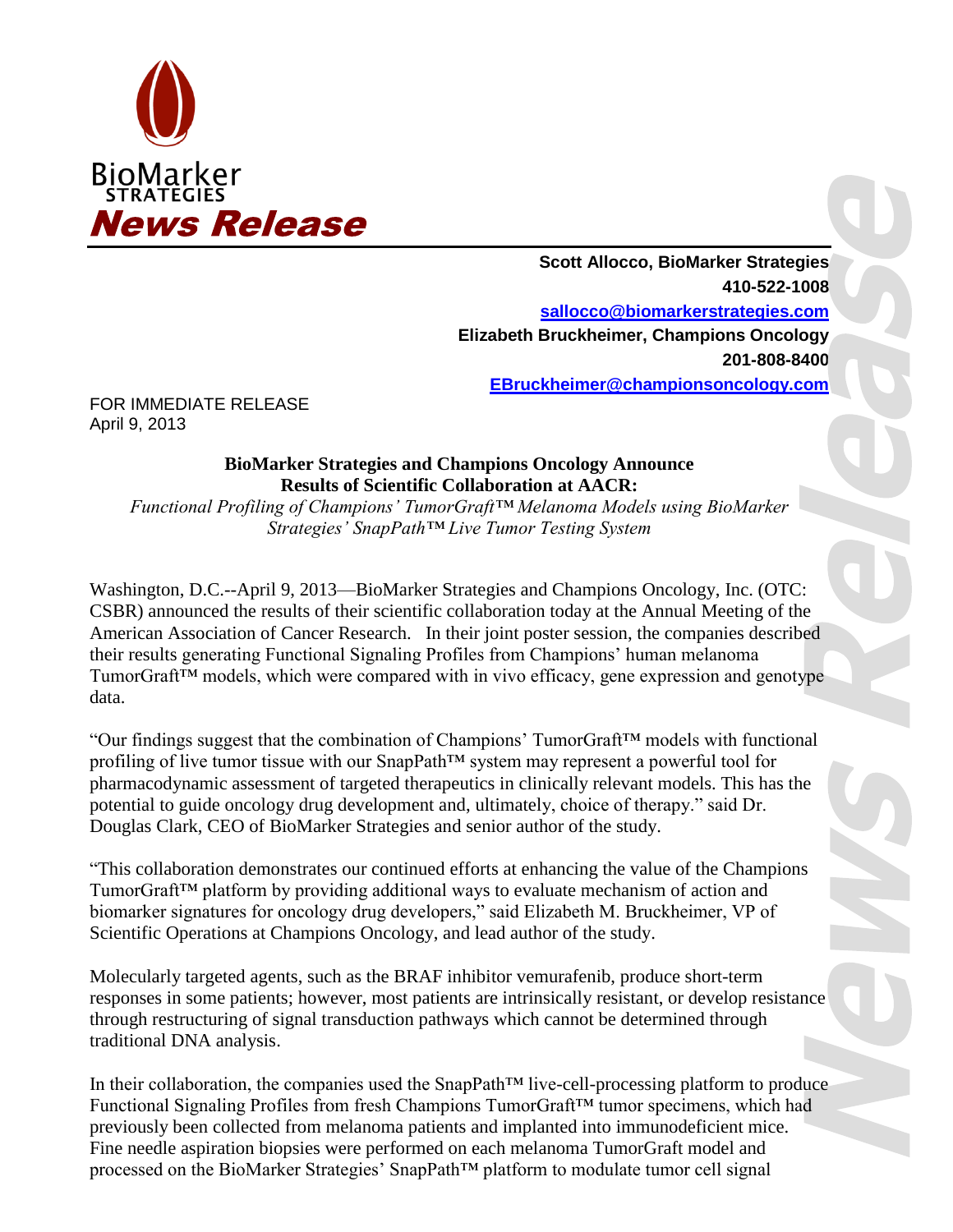transduction networks through brief ex vivo exposure to the vemurafenib tool compound PLX-4720. Cell lysates were then analyzed using a multiplexed immunoassay to assess the inhibition of the downstream MAPK markers pMEK1 and pERK-1/2.

Functional Signaling Profiles, comparing modulated levels of each phosphoprotein, were then created for each TumorGraft™ model. The in vivo sensitivity to vemurafenib and BRAF mutation status was evaluated in each Champions' TumorGraft™ model in parallel. Functional Signaling Profiles were then compared with in vivo efficacy, gene expression and genotype data. At the AACR Poster Session, the companies reported that Functional Signaling Profiles stratified the TumorGraft™ models into two distinct groups upon ex vivo exposure to a BRAF inhibitor: 1) MAPK markers suppressed and 2) MAPK markers not suppressed.

## **About BioMarker Strategies**

BioMarker Strategies has developed its novel SnapPath™ live tumor cell processing system to generate Functional Signaling Profiles (FSPs) of solid tumors to promote improved cancer drug development and better inform selection of targeted therapies for cancer patients. Functional Signaling Profiles are phosphoprotein-based, phenotypic profiles derived from ex vivo exposure of fresh tumor samples to targeted therapies in the SnapPath™ device. These profiles provide information about the activated signal transduction network of live tumor cells that are not possible using static, traditional biomarkers from dead, fixed tumor tissue. The Company recently published data from its preclinical and clinical collaboration in advanced melanoma in PlosOne. While the Company's initial work has focused on advanced melanoma model systems and patients, comprehensive FSP profiles can be generated from other solid tumors, including colon, lung and breast cancers. The company is located at the Johns Hopkins Science + Technology Park in Baltimore. The development of the SnapPath™ system was supported with significant funding from the National Cancer Institute. For more information about BioMarker Strategies, please refer to [www.biomarkerstrategies.com.](http://cts.businesswire.com/ct/CT?id=smartlink&url=http%3A%2F%2Fwww.biomarkerstrategies.com&esheet=50428049&lan=en-US&anchor=www.biomarkerstrategies.com&index=1&md5=9dc3b2eab9816d29c61c0371c0b7f136)

## **About Champions Oncology, Inc.**

Champions Oncology, Inc. is engaged in the development of advanced technology solutions and services to personalize the development and use of oncology drugs. The Company's TumorGraft<sup>™</sup> Technology Platform is a novel approach to personalizing cancer care based upon the implantation of primary human tumors in immune deficient mice followed by propagation of the resulting engraftments, or TumorGrafts™, in a manner that preserves the biological characteristics of the original human tumor in order to determine the efficacy of a treatment regimen. The Company uses this technology in conjunction with related services to offer solutions for two customer groups: Personalized Oncology Solutions, in which results help guide the development of personalized treatment plans, and Translational Oncology Solutions, in which pharmaceutical and biotechnology companies seeking personalized approaches to drug development can lower the cost and increase the speed of developing new drugs. TumorGrafts™ are procured through agreements with a number of institutions in the U.S. and overseas as well as through its Personalized Oncology Solutions business.